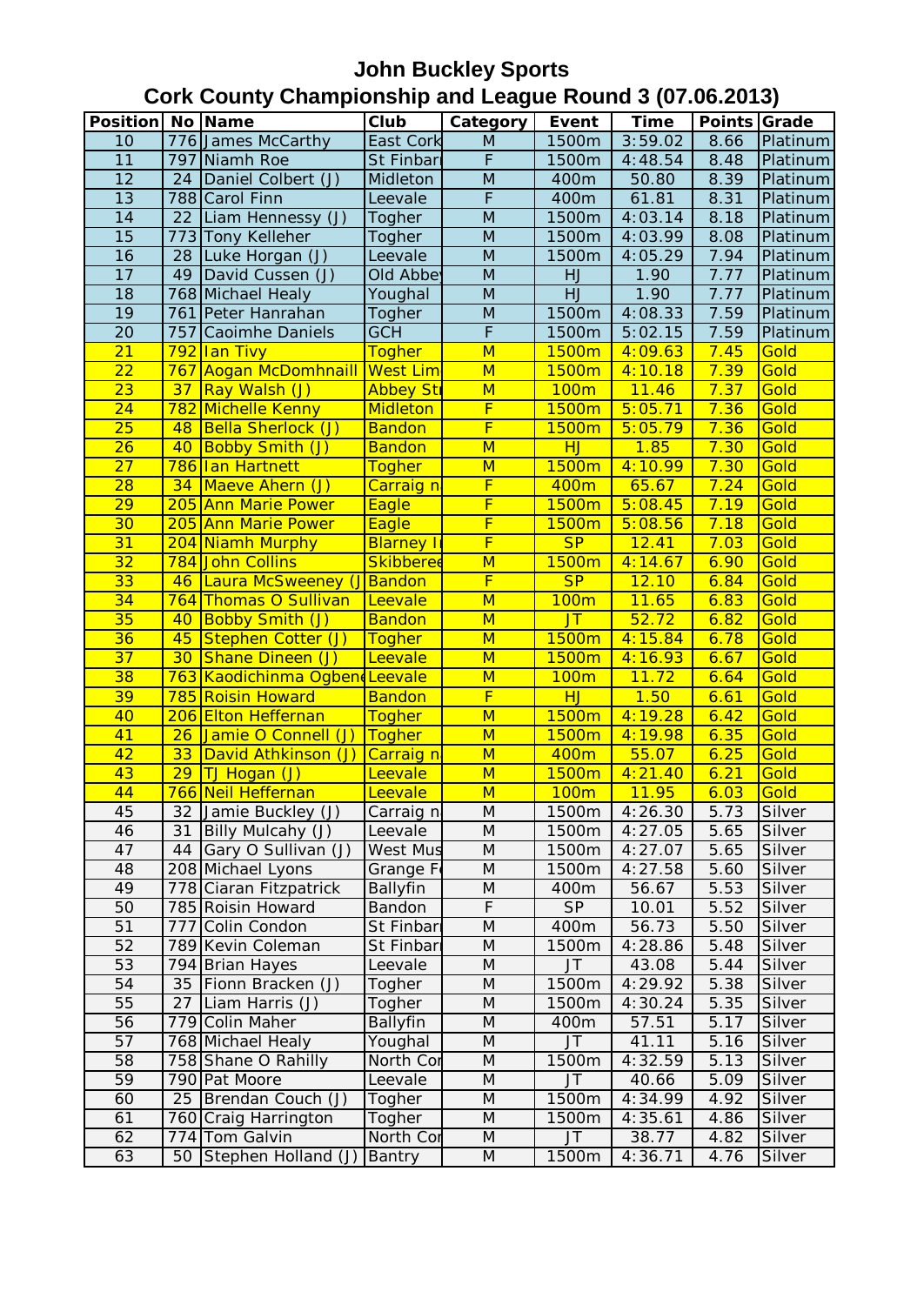| 64              |    | 23 Daniel Heffernan (J) North Cor |                   | M                       | 400m           | .<br>58.56             | 4.73              | Silver                   |
|-----------------|----|-----------------------------------|-------------------|-------------------------|----------------|------------------------|-------------------|--------------------------|
| 65              |    | 201 Diarmuid Hickey               | Riverstick        | M                       | $J$ T          | 38.12                  | 4.73              | Silver                   |
| 66              |    | 36 Evan Byrne (J)                 | Togher            | M                       | 1500m          | 4:37.38                | 4.71              | Silver                   |
| 67              |    | 795 Robert Diffley                | Leevale           | $\overline{M}$          | <b>JT</b>      | 36.75                  | 4.53              | Silver                   |
| 68              |    | 796 Ian Dorgan                    | St Finbar         | ${\sf M}$               | 1500m          | 4:39.84                | 4.49              | <b>Bronze</b>            |
| 69              |    | 38 Saran Murphy (J)               | <b>Abbey Str</b>  | M                       | 100m           | 12.60                  | 4.46              | <b>Bronze</b>            |
| 70              |    | 783 John O Reilly                 | <b>St Finbari</b> | M                       | 1500m          | 4:40.57                | 4.43              | <b>Bronze</b>            |
| $\overline{71}$ |    | 42   Brandon Malone (J)           | Leevale           | $\overline{\mathsf{M}}$ | 1500m          | 4:40.58                | 4.43              | <b>Bronze</b>            |
| $\overline{72}$ |    | 203 Jeff Casey                    | Togher            | $\overline{M}$          | 1500m          | 4:43.78                | 4.16              | <b>Bronze</b>            |
| $\overline{73}$ |    | 770 Brendan Dennehy               | <b>Rising Su</b>  | $\overline{M}$          | HJ             | 1.50                   | 4.03              | <b>Bronze</b>            |
| $\overline{74}$ |    | 769 Donnacha Dennehy              | <b>Rising Su</b>  | $\overline{M}$          | 100m           | 12.81                  | 4.00              | <b>Bronze</b>            |
| $\overline{75}$ | 41 | David Jennings (J)                | <b>Bandon</b>     | $\overline{M}$          | JT             | 31.44                  | 3.77              | <b>Bronze</b>            |
| 76              |    | 771 Michael Dennehy               | <b>Rising Su</b>  | M                       | 400m           | 61.22                  | 3.72              | <b>Bronze</b>            |
| $\overline{77}$ |    | 775 Diarmuid O Sullivan North Cor |                   | $\overline{M}$          | 1500m          | 4:49.47                | 3.70              | <b>Bronze</b>            |
| 78              |    | <b>765 Dave Muldowney</b>         | Eagle             | $\overline{M}$          | 1500m          | 4:51.84                | 3.52              | <b>Bronze</b>            |
| 79              | 43 | Cormac Hickey (J)                 | Riverstick        | ${\sf M}$               | 1500m          | 4:52.49                | 3.47              | <b>Bronze</b>            |
| 80              |    | 759 Dave Lyons                    | Mallow            | M                       | 1500m          | 4:52.89                | 3.44              | <b>Bronze</b>            |
| 81              |    | 39 Arron Twohig (J)               | <b>Abbey Str</b>  | M                       | <b>100m</b>    | 13.18                  | 3.26              | <b>Bronze</b>            |
| 82              |    | 791 Alan Coleman                  | Bandon            | M                       | 1500m          | $\overline{5}$ :00.79  | $2.\overline{88}$ | $\overline{\phantom{a}}$ |
| 83              |    | 785 Roisin Howard                 | Bandon            | M                       | <b>JT</b>      | 24.96                  | 2.84              | $\overline{a}$           |
| 84              |    | 771 Michael Dennehy               | <b>Rising Su</b>  | M                       | 100m           | 13.43                  | 2.80              | $\bar{\phantom{a}}$      |
| 85              |    | 783 John O Reilly                 | St Finbari        | M                       | 400m           | 64.23                  | 2.72              | $\overline{a}$           |
| 86              |    | 792 Ian Tivy                      | Togher            | M                       | 1500m          | $\overline{5:}06.56$   | 2.49              |                          |
| 87              |    | 755 David Butler                  | St Finbari        | M                       | 1500m          | $\overline{5}$ : 10.10 | 2.27              |                          |
| 88              |    | 772 Breandan Dennehy              | <b>Rising Su</b>  | M                       | 100m           | 13.76                  | 2.25              | $\overline{a}$           |
| 89              |    | 787 Aidan Hartnett                | Togher            | M                       | JT             | $\overline{19.40}$     | 2.05              |                          |
| 90              |    | 770 Brendan Dennehy               | <b>Rising Su</b>  | M                       | 100m           | 13.92                  | 2.00              |                          |
| $\overline{91}$ |    | 780 Pat Murphy                    | Eagle             | M                       | 1500m          | 5:19.80                | 1.72              | $\frac{1}{2}$            |
| $\overline{92}$ |    | 798 Dave O Keeffe                 | Togher            | M                       | $\overline{J}$ | 14.94                  | 1.41              |                          |
| 93              |    | 756 Marian Lyons                  | St Finbari        | $\overline{\mathsf{F}}$ | 1500m          | 7:23.70                | 1.26              |                          |
| 94              |    | 772 Breandan Dennehy              | <b>Rising Su</b>  | $\overline{\mathsf{M}}$ | 400m           | 70.50                  | 1.13              |                          |
| 95              |    | 207 Eddie Barry                   | St Finbarı        | M                       | 1500m          | 6:03.14                | 0.18              |                          |
| 96              |    | 799 Joseph Fouhy                  | Midleton          | M                       | 400m           | 77.98                  | 0.13              |                          |
| $\overline{97}$ |    | 210 Batt Kearney                  | Leevale           | M                       | 1500m          | 6:34.32                | 0.01              |                          |
| 98              |    | 771 Michael Dennehy               | <b>Rising Su</b>  | M                       | HJ             | 0.00                   | 0.00              |                          |
| 99              |    | 209 John Quigley                  | Eagle             | M                       | 1500m          | 6:19.34                | $-0.01$           |                          |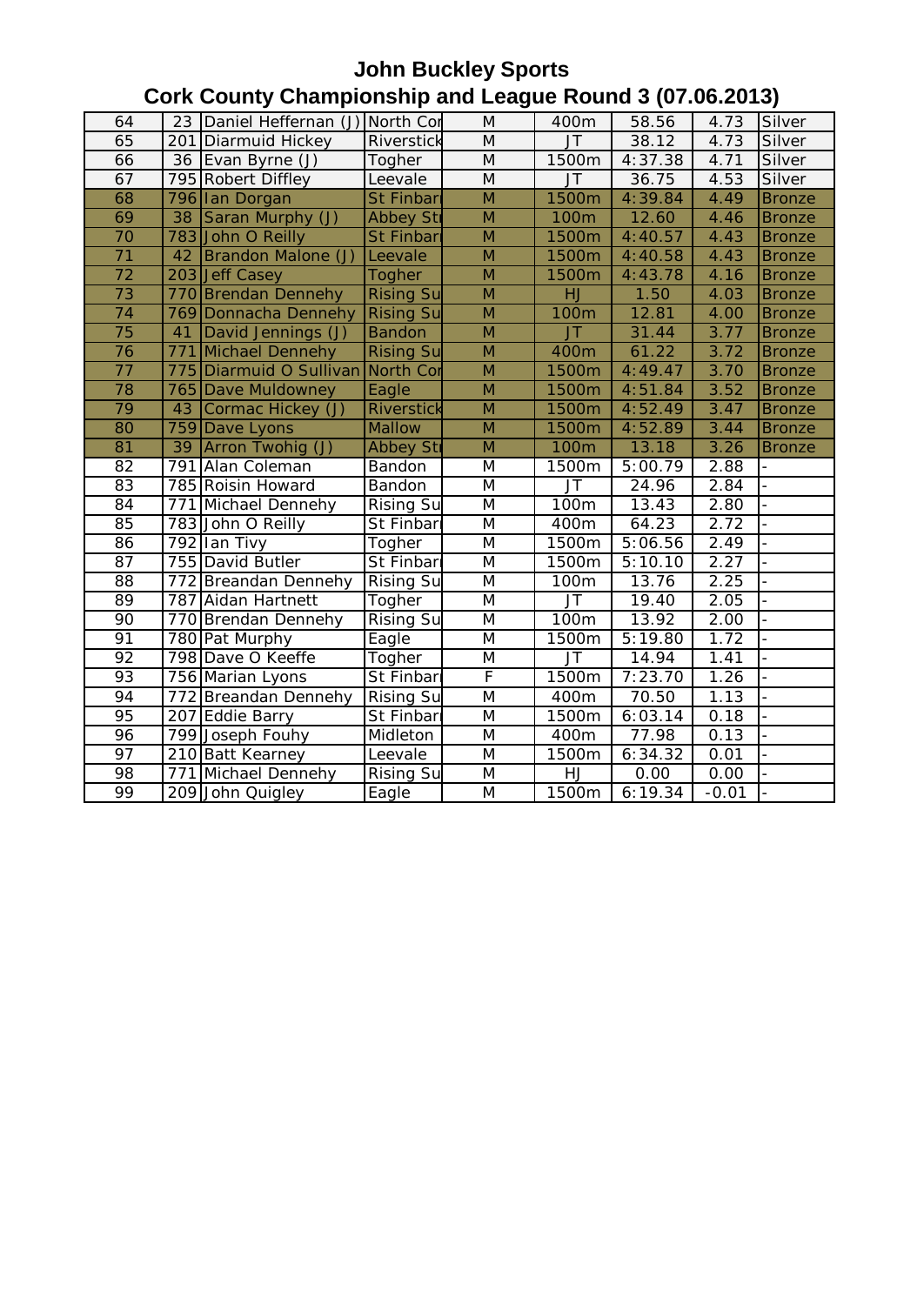## **John Buckley Sports**

# **Cork County Championship and League Round 3 (07.06.2013)**

|                 | <b>100m Race 1</b> |                           | Wind: -1.4 m/s        |          |                  |       |        |               |
|-----------------|--------------------|---------------------------|-----------------------|----------|------------------|-------|--------|---------------|
| No              |                    | Name                      | Club                  | Category | Event            | Time  | Points | Grade         |
| $\overline{37}$ |                    | Ray Walsh (J)             | <b>Abbey Striders</b> | M        | 100 <sub>m</sub> | 11.46 | 7.37   | Gold          |
| 764             |                    | Thomas O Sullivan         | Leevale               | M        | 100 <sub>m</sub> | 11.65 | 6.83   | Gold          |
| 763             |                    | Kaodichinma OgbendLeevale |                       | M        | 100 <sub>m</sub> | 11.72 | 6.64   | Gold          |
| 766             | 4                  | Neil Heffernan            | Leevale               | M        | 100 <sub>m</sub> | 11.95 | 6.03   | Gold          |
| 769             | 5                  | Donnacha Dennehy          | <b>Rising Sun</b>     | M        | 100 <sub>m</sub> | 12.81 | 4.00   | <b>Bronze</b> |
| 772             | 6                  | Breandan Dennehy          | <b>Rising Sun</b>     | M        | 100 <sub>m</sub> | 13.76 | 2.25   |               |

| <b>100m Race 2</b> |  |                        | Wind: $-2.3$ m/s      |          |                  |       |        |               |  |
|--------------------|--|------------------------|-----------------------|----------|------------------|-------|--------|---------------|--|
| No.                |  | <b>Name</b>            | Club                  | Category | Event            | Time  | Points | Grade         |  |
| $\overline{38}$    |  | Saran Murphy (J)       | <b>Abbey Striders</b> | M        | 100m             | 12.60 | 4.46   | <b>Bronze</b> |  |
| 39                 |  | Arron Twohig (J)       | <b>Abbey Striders</b> | M        | 100 <sub>m</sub> | 13.18 | 3.26   | <b>Bronze</b> |  |
| 771                |  | Michael Dennehy        | <b>Rising Sun</b>     | M        | 100 <sub>m</sub> | 13.43 | 2.80   |               |  |
| 770                |  | <b>Brendan Dennehy</b> | <b>Rising Sun</b>     | M        | 100m             | 13.92 | 2.00   |               |  |

### **400m Race 1**

| No              | <b>Name</b>         | Club               | Category | Event | Time  | Points | Grade    |
|-----------------|---------------------|--------------------|----------|-------|-------|--------|----------|
| $\overline{24}$ | Daniel Colbert (J)  | Midleton           | M        | 400m  | 50.80 | 8.39   | Platinum |
| $\overline{33}$ | David Athkinson (J) | Carraig na bhFea   | M        | 400m  | 55.07 | 6.25   | Gold     |
| 778             | Ciaran Fitzpatrick  | <b>Ballyfin</b>    | M        | 400m  | 56.67 | 5.53   | Silver   |
| 777             | Colin Condon        | <b>St Finbarrs</b> | M        | 400m  | 56.73 | 5.50   | Silver   |
| 779             | Colin Maher         | <b>Ballyfin</b>    | M        | 400m  | 57.51 | 5.17   | Silver   |

#### **400m Race 2**

| No  |   | Name                            | Club               | Category | Event | Time  | Points | Grade         |
|-----|---|---------------------------------|--------------------|----------|-------|-------|--------|---------------|
| 23  |   | Daniel Heffernan (J) North Cork |                    | M        | 400m  | 58.56 | 4.73   | Silver        |
| 771 |   | Michael Dennehy                 | <b>Rising Sun</b>  | M        | 400m  | 61.22 | 3.72   | <b>Bronze</b> |
| 788 | ີ | Carol Finn                      | Leevale            |          | 400m  | 61.81 | 8.31   | Platinum      |
| 783 |   | John O Reilly                   | <b>St Finbarrs</b> | M        | 400m  | 64.23 | 2.72   |               |
| 34  | 5 | Maeve Ahern (J)                 | Carraig na bhFea   |          | 400m  | 65.67 | 7.24   | Gold          |
| 772 |   | Breandan Dennehy                | <b>Rising Sun</b>  | M        | 400m  | 70.50 | 1.13   |               |
| 799 |   | Joseph Fouhy                    | Midleton           | M        | 400m  | 77.98 | 0.13   |               |

### **1500m County Championship**

| No  |    | Name                | Club                 | Cat | Event | Time    | Points | Grade    |
|-----|----|---------------------|----------------------|-----|-------|---------|--------|----------|
| 776 |    | James McCarthy      | East Cork            | M   | 1500m | 3:59.02 | 8.66   | Platinum |
| 22  | 2  | Liam Hennessy (J)   | Togher               | M   | 1500m | 4:03.14 | 8.18   | Platinum |
| 773 | 3  | Tony Kelleher       | Togher               | M   | 1500m | 4:03.99 | 8.08   | Platinum |
| 28  | 4  | Luke Horgan (J)     | Leevale              | M   | 1500m | 4:05.29 | 7.94   | Platinum |
| 761 | 5  | Peter Hanrahan      | Togher               | M   | 1500m | 4:08.33 | 7.59   | Platinum |
| 792 | 6  | Ian Tivy            | Togher               | M   | 1500m | 4:09.63 | 7.45   | Gold     |
| 767 | 7  | Aogan McDomhnaill   | <b>West Limerick</b> | M   | 1500m | 4:10.18 | 7.39   | Gold     |
| 786 | 8  | Ian Hartnett        | Togher               | M   | 1500m | 4:10.99 | 7.30   | Gold     |
| 784 | 9  | John Collins        | Skibbereen           | M   | 1500m | 4:14.67 | 6.90   | Gold     |
| 45  | 10 | Stephen Cotter (J)  | Togher               | M   | 1500m | 4:15.84 | 6.78   | Gold     |
| 30  | 11 | Shane Dineen (J)    | Leevale              | M   | 1500m | 4:16.93 | 6.67   | Gold     |
| 206 | 12 | Elton Heffernan     | Togher               | M   | 1500m | 4:19.28 | 6.42   | Gold     |
| 26  | 13 | Jamie O Connell (J) | Togher               | M   | 1500m | 4:19.98 | 6.35   | Gold     |
| 29  | 14 | TJ Hogan (J)        | Leevale              | M   | 1500m | 4:21.40 | 6.21   | Gold     |
| 32  | 15 | Jamie Buckley (J)   | Carraig na bhFea     | M   | 1500m | 4:26.30 | 5.73   | Silver   |
| 31  | 16 | Billy Mulcahy (J)   | Leevale              | M   | 1500m | 4:27.05 | 5.65   | Silver   |
| 44  | 17 | Gary O Sullivan (J) | West Muskerry        | M   | 1500m | 4:27.07 | 5.65   | Silver   |
| 27  | 18 | Liam Harris (J)     | Togher               | M   | 1500m | 4:30.24 | 5.35   | Silver   |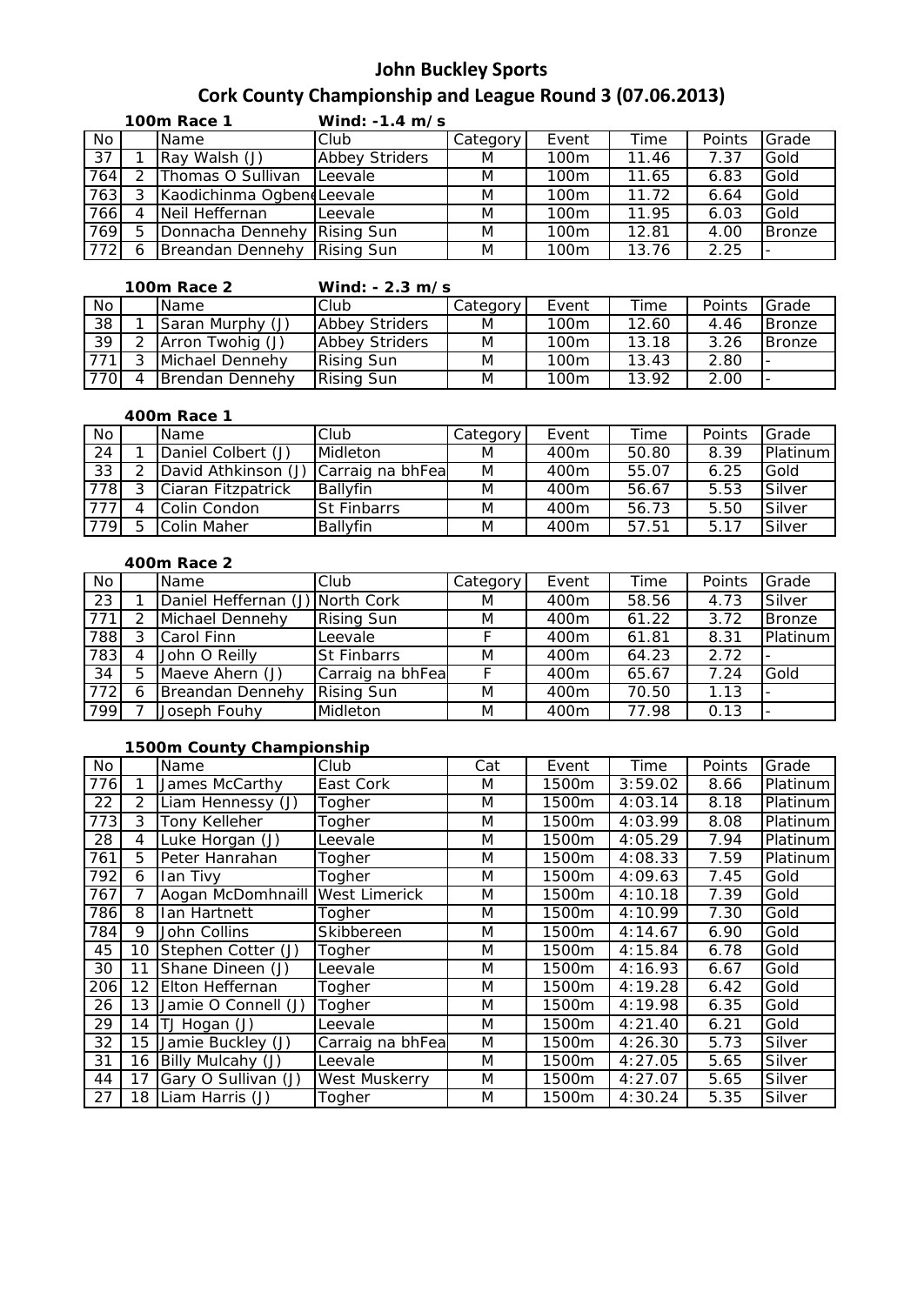# **John Buckley Sports**

## **Cork County Championship and League Round 3 (07.06.2013)**

**1500m Race 2 Female**

| No  |   | Name               | Club               | Cat | Event | Time    | Points | Grade    |
|-----|---|--------------------|--------------------|-----|-------|---------|--------|----------|
| 797 |   | Niamh Roe          | <b>St Finbarrs</b> |     | 1500m | 4:48.54 | 8.48   | Platinum |
| 757 |   | Caoimhe Daniels    | <b>GCH</b>         |     | 1500m | 5:02.15 | 7.59   | Platinum |
| 782 |   | Michelle Kenny     | Midleton           |     | 1500m | 5:05.71 | 7.36   | Gold     |
| 48  |   | Bella Sherlock (J) | Bandon             |     | 1500m | 5:05.79 | 7.36   | Gold     |
| 205 | 5 | Ann Marie Power    | Eagle              |     | 1500m | 5:08.45 | 7.19   | Gold     |
| 205 | 5 | Ann Marie Power    | Eagle              |     | 1500m | 5:08.56 | 7.18   | Gold     |
| 756 | 6 | Marian Lyons       | <b>St Finbarrs</b> |     | 1500m | 7:23.70 | 1.26   |          |

### **1500m Race 3**

| No              |                | Name                | Club                      | Cat | Event | <b>Time</b> | Points  | Grade         |
|-----------------|----------------|---------------------|---------------------------|-----|-------|-------------|---------|---------------|
| 208             | 1              | Michael Lyons       | Grange Fermoy             | M   | 1500m | 4:27.58     | 5.60    | Silver        |
| 789             | $\overline{2}$ | Kevin Coleman       | St Finbarrs               | M   | 1500m | 4:28.86     | 5.48    | Silver        |
| $\overline{35}$ | 3              | Fionn Bracken (J)   | Togher                    | M   | 1500m | 4:29.92     | 5.38    | Silver        |
| 758             | 4              | Shane O Rahilly     | North Cork                | M   | 1500m | 4:32.59     | 5.13    | Silver        |
| 25              | 5              | Brendan Couch (J)   | Togher                    | M   | 1500m | 4:34.99     | 4.92    | Silver        |
| 760             | 6              | Craig Harrington    | Togher                    | M   | 1500m | 4:35.61     | 4.86    | Silver        |
| 50              | 7              | Stephen Holland (J) | Bantry                    | M   | 1500m | 4:36.71     | 4.76    | Silver        |
| 36              | 8              | Evan Byrne (J)      | Togher                    | M   | 1500m | 4:37.38     | 4.71    | Silver        |
| 796             | 9              | lan Dorgan          | St Finbarrs               | M   | 1500m | 4:39.84     | 4.49    | <b>Bronze</b> |
| 783             | 10             | John O Reilly       | St Finbarrs               | M   | 1500m | 4:40.57     | 4.43    | <b>Bronze</b> |
| 42              | 11             | Brandon Malone (J)  | Leevale                   | M   | 1500m | 4:40.58     | 4.43    | <b>Bronze</b> |
| 203             | 12             | Jeff Casey          | Togher                    | M   | 1500m | 4:43.78     | 4.16    | <b>Bronze</b> |
| 775             | 13             | Diarmuid O Sullivan | North Cork                | M   | 1500m | 4:49.47     | 3.70    | <b>Bronze</b> |
| 765             | 14             | Dave Muldowney      | Eagle                     | M   | 1500m | 4:51.84     | 3.52    | <b>Bronze</b> |
| 43              | 15             | Cormac Hickey (J)   | <b>Riverstick Kinsale</b> | M   | 1500m | 4:52.49     | 3.47    | <b>Bronze</b> |
| 759             | 16             | Dave Lyons          | Mallow                    | M   | 1500m | 4:52.89     | 3.44    | <b>Bronze</b> |
| 791             | 17             | Alan Coleman        | Bandon                    | M   | 1500m | 5:00.79     | 2.88    |               |
| 792             | 18             | Ian Tivy            | Togher                    | M   | 1500m | 5:06.56     | 2.49    |               |
| 755             | 19             | David Butler        | St Finbarrs               | M   | 1500m | 5:10.10     | 2.27    |               |
| 780             | 20             | Pat Murphy          | Eagle                     | M   | 1500m | 5:19.80     | 1.72    |               |
| 207             | 21             | Eddie Barry         | <b>St Finbarrs</b>        | M   | 1500m | 6:03.14     | 0.18    |               |
| 209             | 22             | John Quigley        | Eagle                     | M   | 1500m | 6:19.34     | $-0.01$ |               |
| 210             | 23             | <b>Batt Kearney</b> | Leevale                   | M   | 1500m | 6:34.32     | 0.01    |               |

#### **Shot Putt**

| No  |   | Name                      | Club                      | Cat | Event | <b>Distance</b> | Points | Grade  |
|-----|---|---------------------------|---------------------------|-----|-------|-----------------|--------|--------|
| 204 |   | Niamh Murphy              | <b>Blarney Inniscarrl</b> |     | SP    | 12.41           | .03    | Gold   |
| 46  |   | Laura McSweeney (J Bandon |                           |     | SP    | 12.10           | 6.84   | Gold   |
| 785 | ⌒ | Roisin Howard             | <b>Bandon</b>             |     | SP    |                 | 5.52   | Silver |

### **High Jump**

| No               | Name             | College           | Category | Event | Height | Points | Grade         |
|------------------|------------------|-------------------|----------|-------|--------|--------|---------------|
| 49               | David Cussen (J) | Old Abbey         | M        | HJ    | 1.90   | 7.77   | Platinum      |
| 40               | Bobby Smith (J)  | Bandon            | M        | HJ    | 1.85   | 7.30   | Gold          |
|                  |                  |                   |          |       |        |        |               |
| 768              | Michael Healy    | Youghal           | M        | HJ    | 1.90   | 7.77   | Platinum      |
| 770              | Brendan Dennehy  | <b>Rising Sun</b> | M        | HJ    | 1.50   | 4.03   | <b>Bronze</b> |
| $\overline{771}$ | Michael Dennehy  | <b>Rising Sun</b> | M        | HJ    | 0.00   | 0.00   |               |
|                  |                  |                   |          |       |        |        |               |
| 785              | Roisin Howard    | Bandon            |          | HJ    | 1.50   | 6.61   | Gold          |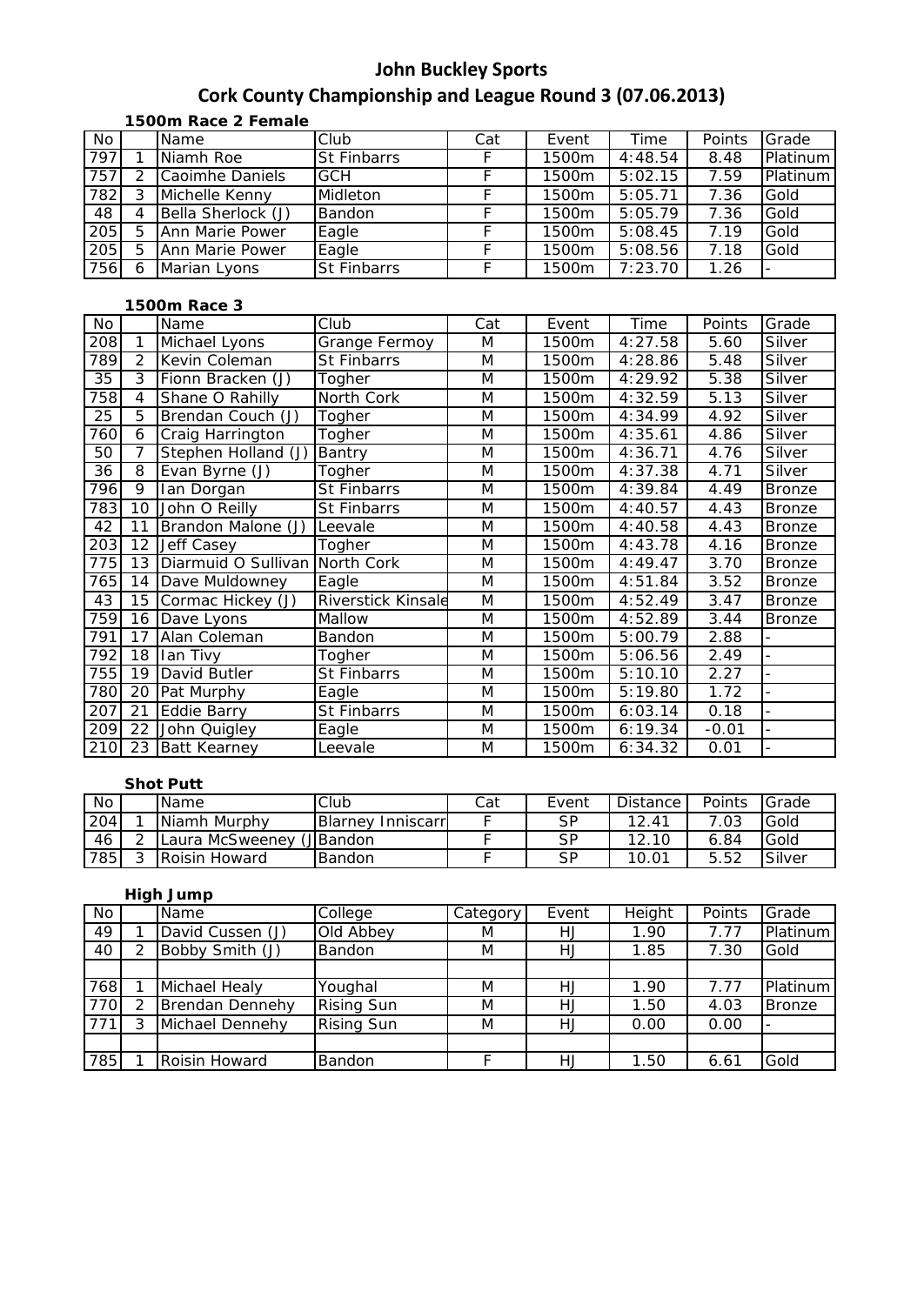|           | <b>Javelin</b> |                    |                           |          |       |          |        |                          |  |  |
|-----------|----------------|--------------------|---------------------------|----------|-------|----------|--------|--------------------------|--|--|
| <b>No</b> |                | Name               | $\overline{C}$ lub        | Category | Event | Distance | Points | Grade                    |  |  |
| 794       |                | <b>Brian Hayes</b> | Leevale                   | M        | JT    | 43.08    | 5.44   | Silver                   |  |  |
| 768       | $\mathcal{P}$  | Michael Healy      | Youghal                   | M        | JT    | 41.11    | 5.16   | Silver                   |  |  |
| 790       | 3              | Pat Moore          | Leevale                   | M        | JT    | 40.66    | 5.09   | Silver                   |  |  |
| 774       | 4              | Tom Galvin         | North Cork                | M        | JT    | 38.77    | 4.82   | Silver                   |  |  |
| 201       | 5              | Diarmuid Hickey    | <b>Riverstick Kinsale</b> | M        | JT    | 38.12    | 4.73   | Silver                   |  |  |
| 795       | 6              | Robert Diffley     | Leevale                   | M        | JT    | 36.75    | 4.53   | Silver                   |  |  |
| 787       |                | Aidan Hartnett     | Togher                    | M        | JT    | 19.40    | 2.05   | $\overline{\phantom{a}}$ |  |  |
| 798       | 8              | Dave O Keeffe      | Togher                    | M        | JT    | 14.94    | 1.41   | $\overline{\phantom{a}}$ |  |  |
|           |                |                    |                           |          |       |          |        |                          |  |  |
| 40        |                | Bobby Smith (J)    | Bandon                    | M        | JT    | 52.72    | 6.82   | Gold                     |  |  |
| 41        |                | David Jennings (J) | Bandon                    | M        | JT    | 31.44    | 3.77   | <b>Bronze</b>            |  |  |
|           |                |                    |                           |          |       |          |        |                          |  |  |
| 785       |                | Roisin Howard      | Bandon                    | M        | JT    | 24.96    | 2.84   | $\overline{\phantom{a}}$ |  |  |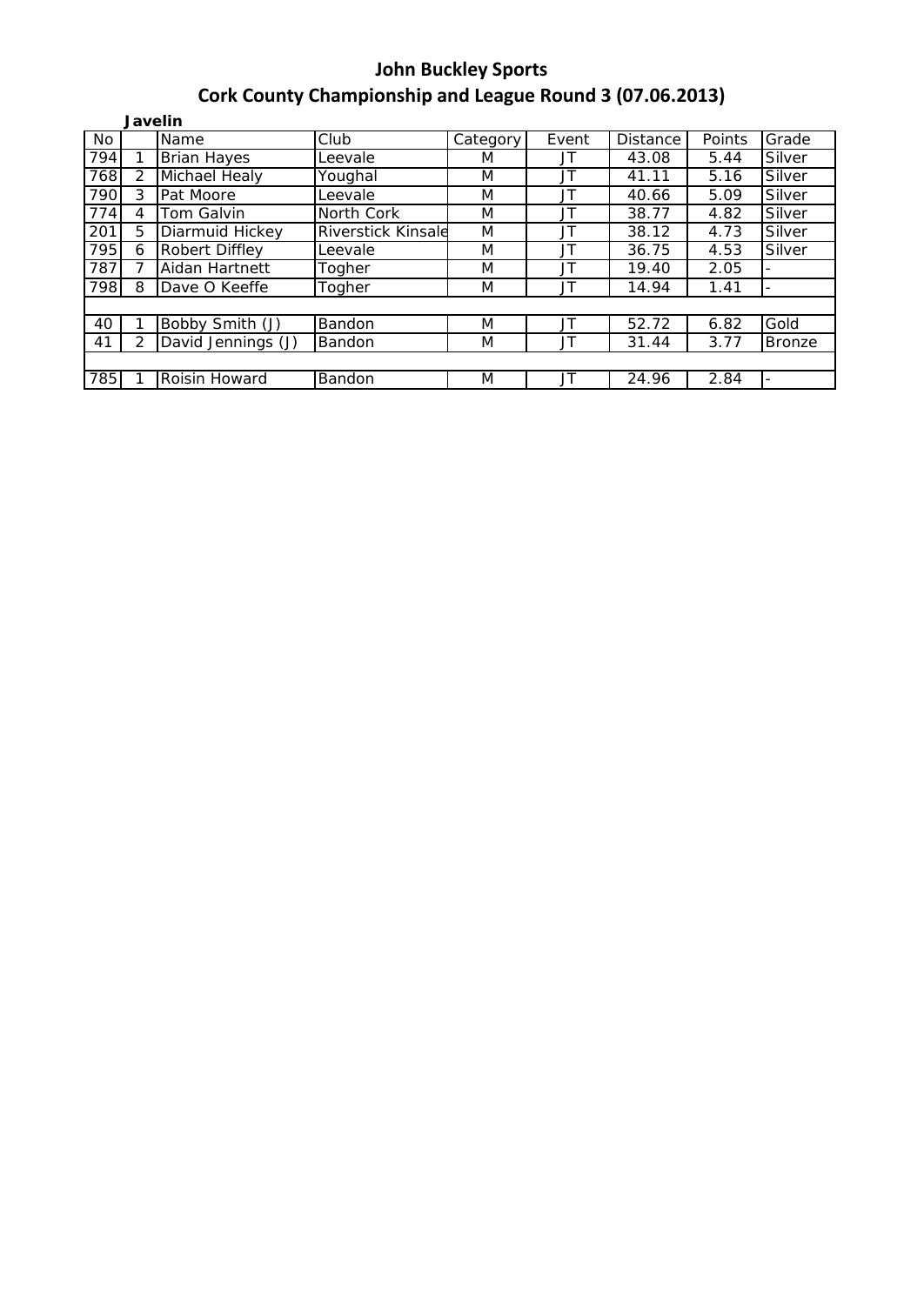**High Jump (Junior)**

| No  |                    | . .<br><b>I</b> Name | Club              | Category | Event 1.38 1.45 1.50 1.55 1.60 1.65 1.70 1.75 1.80                          |            |         |    |            |  |  |  |   |     | .85              | .90        | .951       | Best        |              | Points Grade |
|-----|--------------------|----------------------|-------------------|----------|-----------------------------------------------------------------------------|------------|---------|----|------------|--|--|--|---|-----|------------------|------------|------------|-------------|--------------|--------------|
| 40  |                    | Bobby Smith (J)      | <b>Bandon</b>     | M        | HJ                                                                          |            |         |    |            |  |  |  | O | XO  |                  | O          | <b>XXX</b> | .90         |              | Platinum     |
| 49  |                    | David Cussen (J)     | Old Abbey         | M        | HJ                                                                          |            |         |    |            |  |  |  |   |     | O                | <b>XXX</b> |            | .85         | 7.30 Gold    |              |
|     | High Jump (Junior) |                      |                   |          |                                                                             |            |         |    |            |  |  |  |   |     |                  |            |            |             |              |              |
| No  |                    | Name                 | Club              | Category | Event   1.40   1.45   1.50   1.55   1.60   1.65   1.70   1.75   1.          |            |         |    |            |  |  |  |   | .80 | .90 <sub>l</sub> | .95        | 2.00       | <b>Best</b> |              | Points Grade |
| 768 |                    | Michael Healy        | Youghal           | M        | HJ                                                                          |            |         |    |            |  |  |  | O | O   |                  | <b>XXX</b> |            | .90         | 7.77         | Platinum     |
| 770 |                    | Brendan Dennehy      | <b>Rising Sun</b> | M        | HJ                                                                          | $\circ$    | O       | XO | <b>XXX</b> |  |  |  |   |     |                  |            |            | .50         | 4.03         | Bronze       |
|     |                    | 8 Michael Dennehy    | <b>Rising Sun</b> | M        | HJ                                                                          | <b>XXX</b> |         |    |            |  |  |  |   |     |                  |            |            | 0.00        | 0.00         |              |
|     |                    |                      |                   |          |                                                                             |            |         |    |            |  |  |  |   |     |                  |            |            |             |              |              |
|     | High Jump (Junior) |                      |                   |          |                                                                             |            |         |    |            |  |  |  |   |     |                  |            |            |             |              |              |
| No  |                    | <b>I</b> Name        | Club              | Category | Event   1.40   1.45   1.50   1.55   1.60   1.65   1.70   1.75   1.80   1.90 |            |         |    |            |  |  |  |   |     |                  | 1.95       | 2.00       | <b>Best</b> | Points Grade |              |
| 785 |                    | 12 Roisin Howard     | Bandon            |          | HJ                                                                          |            | $\circ$ |    | <b>XXX</b> |  |  |  |   |     |                  |            |            | .50         | 6.61         | Gold         |